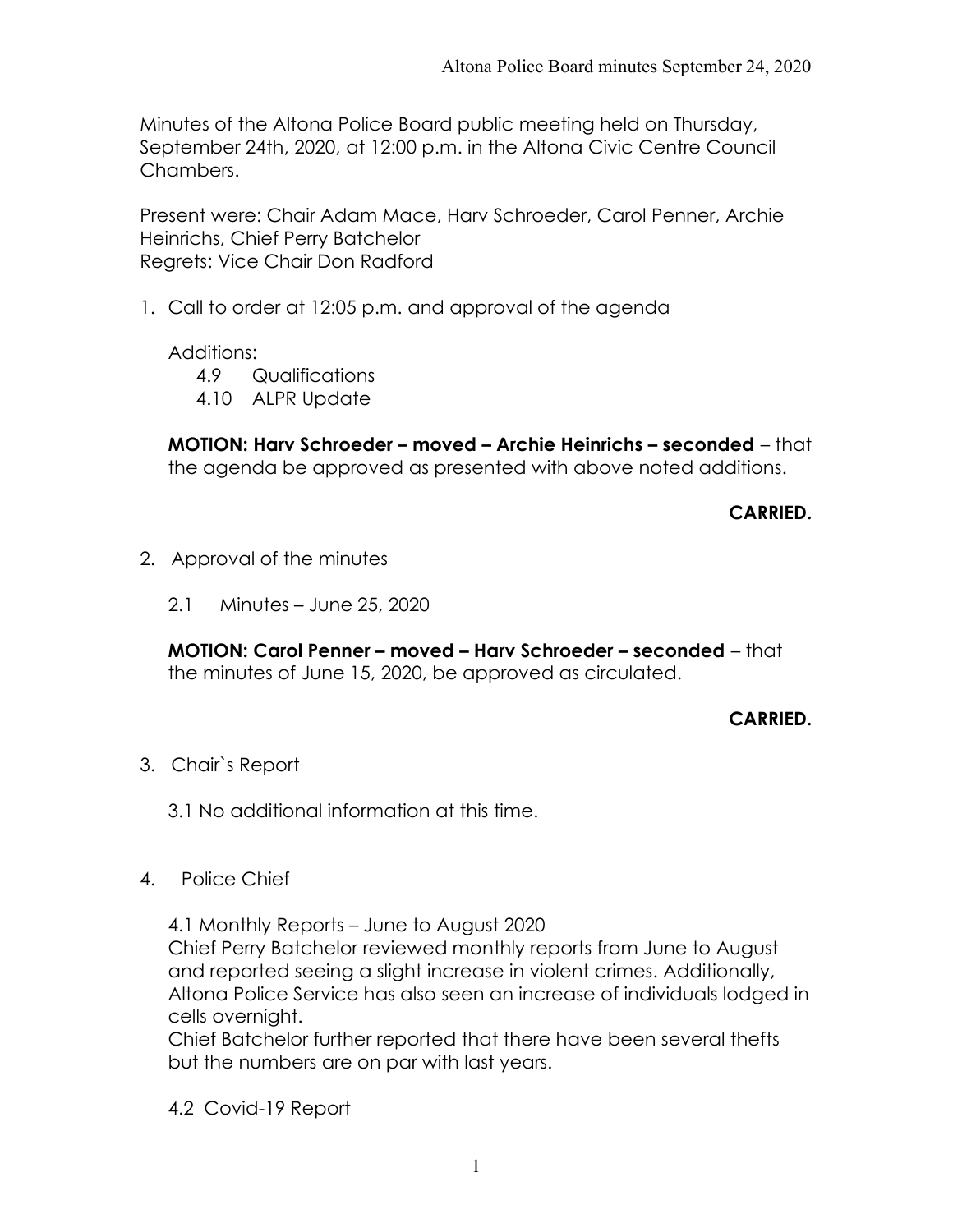Altona Police Service members continue to work Covid-19 files and none have been affected, resulting in no missed work days. RCMP requests for home checks continue to come in. Thus far, all individuals under quarantine were found to be in compliance and there have been no provincial or federal charges laid.

### 4.3 Body Worn Cameras

Altona Police Service has conducted extensive research on bodyworn cameras with various different agencies, which included obtaining data from national and international level. Although the cameras are not yet mandated, a pilot project was secured with a company that will run a trial-based subscription for 3 months with several APS members.

## 4.4 Cannabis Forum/Funding

On September 15<sup>th</sup>, Town of Altona held a panel discussion on cannabis ahead of the plebiscite scheduled to take place on October 14th. Chief Batchelor, along with Mayor Al Friesen, CEO Dan Gagne and industry spokesperson Jehna Grobety provided extensive information and their insight on the topic. The video is now available on Town of Altona YouTube page and has, to date, seen 745 views by public.

### 4.5 POC Grant

This year, Altona, Winkler and Morden Police Services jointly applied for a Proceeds of Crime Grant, requesting funding for an armoured rescue vehicle (ARV) to be utilized by the Regional Support Tactical Team. Unfortunately, the grant was not approved. Further, Altona Police Service has independently applied for replacement of 3 radar units and has been successful in securing funding in the amount of over \$9,000.

# 4.6 Chief's Commendations

Several members of the Altona Police Service have been recipients of Chief's Commendations which were presented on July 10<sup>th</sup> during an intimate ceremony held at the Rhineland Pioneer Centre. Members of the press were on hand and were able to capture special recognitions, later shared on local media outlets that were well received by the public.

### 4.7 Town of Altona Planning Session

Planning sessions have been scheduled for early November and one of the topics brought forward is the contract between Altona Police Service and Plum Coulee, which is due to expire at the end of 2021.